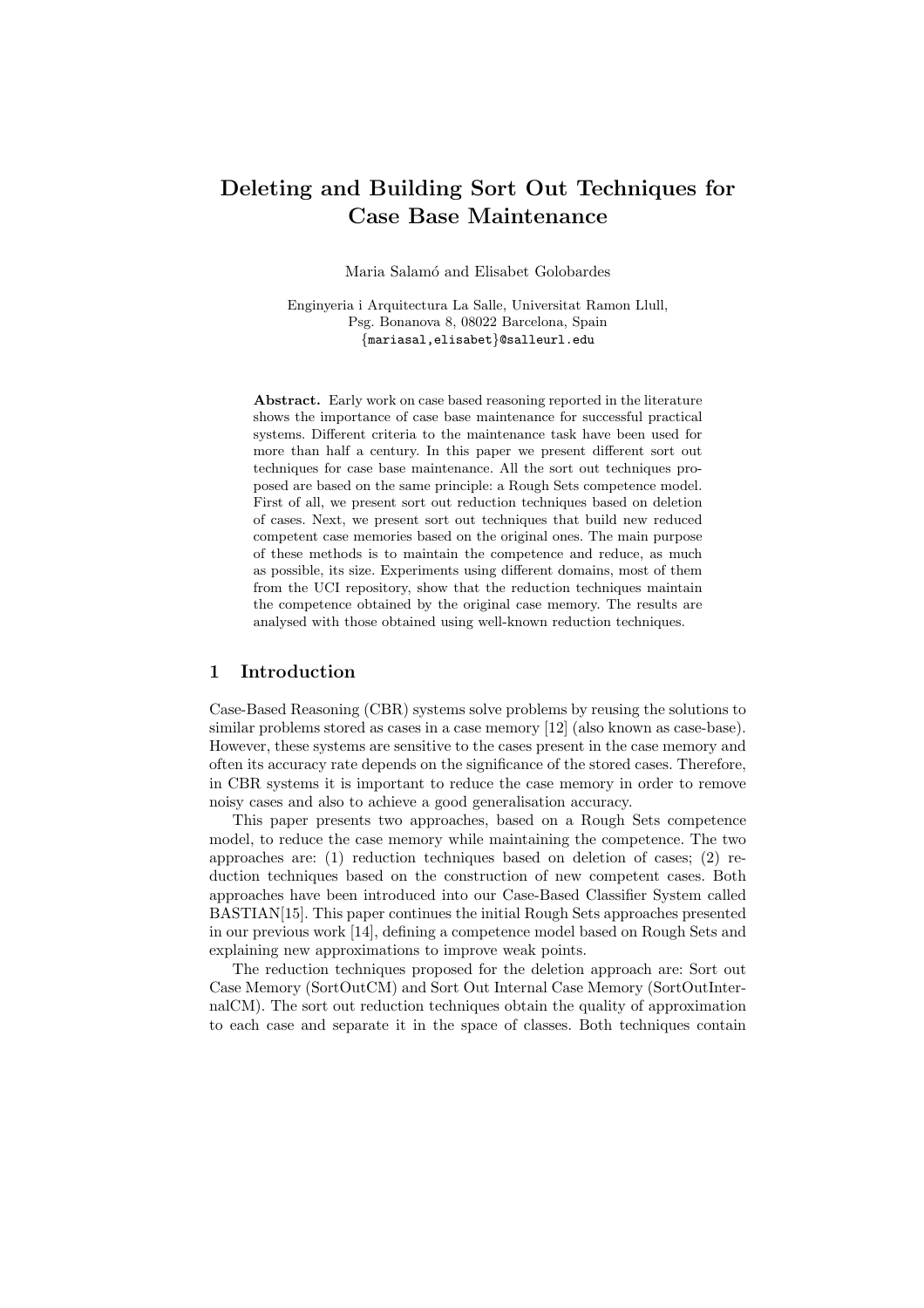the same foundations, but the SortOutCM has a more restrictive behaviour on deletion than SortOutInternalCM.

The reduction techniques proposed for the building approach are: SortOut-MeanCM and SortOutMeanInternalCM. These techniques follow the initial approach of sort out techniques but their goal is different: the construction of new competent case memories using the information provided by the original ones.

The paper is organised as follows. Section 2 introduces some relevant related work. Next, section 3 describes the foundations of the Rough Sets Theory used in our reduction techniques. Then, section 4 details the proposed Rough Sets reduction techniques based on the deletion of cases and on the construction of new case memories. Section 5 describes the testbed of the experiments and the results obtained. Finally, section 6 presents some conclusions and further work.

# 2 Related Work

Case-Based Reasoning systems solve problems by reusing a corpus of previous solving experience stored as a case memory  $T$  of solved cases  $t$ . A performance goal for any practical CBR system is the maintenance of a case memory T maximizing coverage and minimizing case memory storage requirements.

Many researchers have addressed the problem of case memory reduction [21, 20] and different approaches have been proposed. The first kind of approaches are based on nearest neighbours editing rule (CNN,SNN,DEL,ENN,RENN)[21]. The second kind of approaches are related to Instance Based Learning algorithms (IBL) [1]. Another approach to instance pruning systems are those that take into account the order in which instances are removed (DROP1 to DROP5)[21].

Another way to approach this problem is to modify the instances themselves, instead of simply deciding which ones to keep. RISE [3] treats each instance as a rule that can be generalised. EACH [16] based on the Nested Generalized Exemplars (NGE) theory, uses hyperrectangles to replace one or more instances, introducing a generalization mechanism over the original training set. Another approach is the one proposed by GALE [7]. The goal is to induce a set of compact instances using evolutionary computation.

Finally, researchers have also focused on increasing the overall competence, the range of target problems that can be successfully solved [17], of the case memory through case deletion. Strategies have been developed for controlling case memory growth. Several methods such as competence-preserving deletion [17] and failure-driven deletion [10], as well as for generating compact case memories through competence-based case addition [18, 23, 19]. Leake and Wilson [6] examine the benefits of using fine-grained performance metrics to directly guide case addition or deletion. These methods are specially important for task domains with non-uniform problem distributions. The maintenance integrated with the overall case-based reasoning process was presented in [11]. Finally, a case-base maintenance method that avoids building sophisticated structures around a casebase or complex operations is presented by Yang and Wu [22]. Their method partitions cases into clusters that can be converted to new smaller case-bases.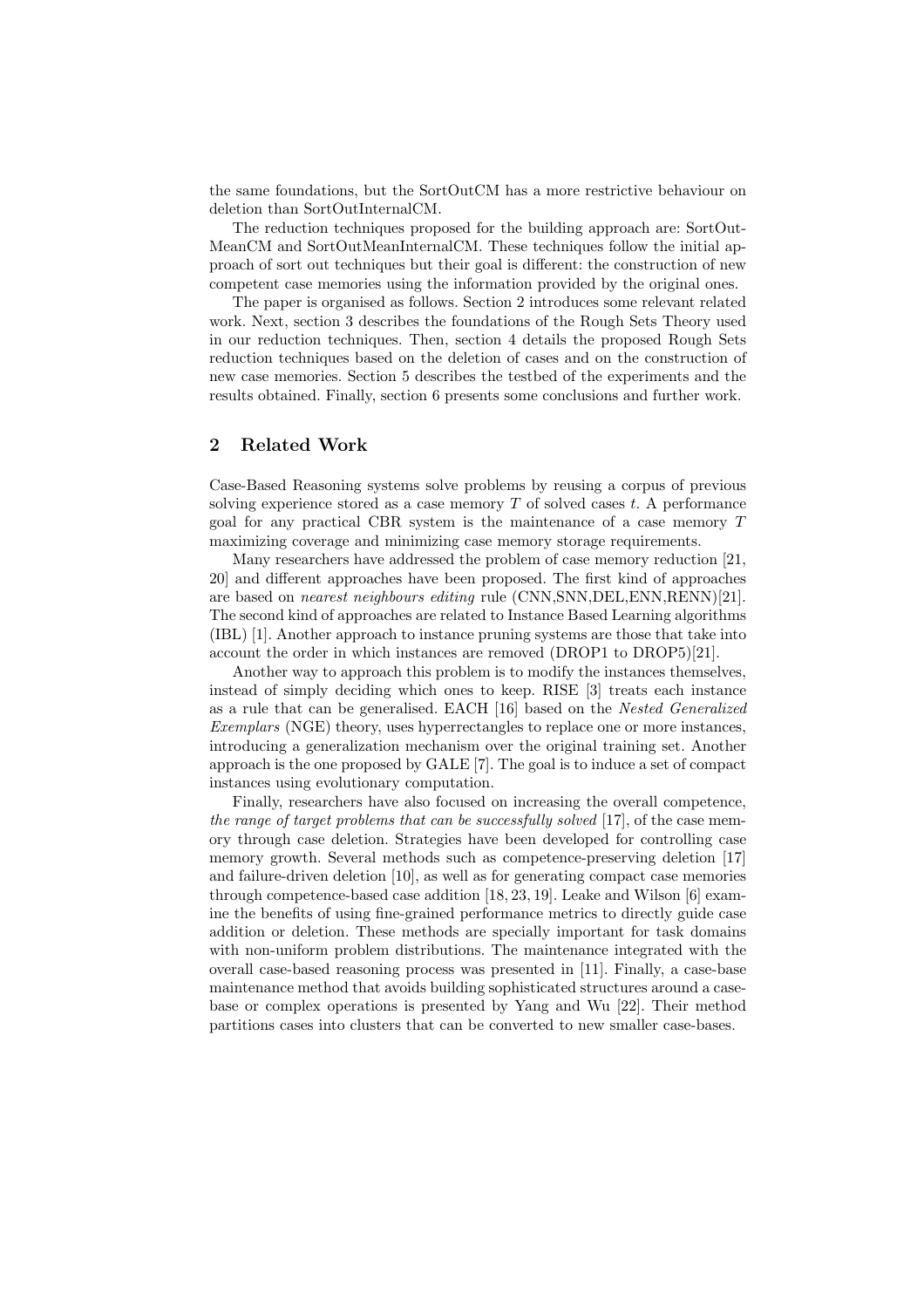## 3 Rough Sets theory

Zdzislaw Pawlak introduced Rough Sets theory in 1982 [9]. The idea of Rough Sets relies on the approximation of a set by a pair of sets. These sets are known as the lower and the upper approximation. These approximations are generated by the available data about the elements of the set.

We use Rough Sets theory for extracting the dependencies of knowledge. These dependencies are the basis for computing the relevance of instances into the Case-Based Classifier System. We use two measures of case relevance to decide which cases have to be deleted from the case memory applying different policies. The first measure (**Accuracy Rough Sets**) captures the *degree of* completeness of our knowledge. The second one (**Class Rough Sets**) computes the *quality of approximation* of each case. The following sections introduce some concepts and definitions required to define how to extract these two measures.

#### 3.1 Introduction to the Rough Sets Theory

We have a Universe  $(U)$  (finite not null set of cases that describes our problem, i.e. the case memory). We compute from our universe the concepts (cases) that form partitions. The union of all the concepts make the entire Universe. Using all the concepts we can describe all the **equivalence relations**  $(R)$  over the universe  $U$ . Let an equivalence relation be a set of features that describe a specific concept.  $U/R$  is the family of all **equivalence classes** of R. The universe and the relations form the **knowledge base**  $(K)$ , defined as  $K = \langle U, R \rangle$ , where R is the family of equivalence relations over  $U$ . Every relation over the universe is an elementary concept in  $K$ . All the concepts are formed by a set of equivalence relations that describe them. Thus, the goal is to search for the minimal set of R that defines the same concept as the initial set.

## Definition 1 (Indiscernibility Relations)

 $IND(\hat{P})=\bigcap \hat{R}$  where  $\hat{P}\subseteq \hat{R}$ . The indiscernibility relation is an equivalence relation over  $U$ . Hence, it partitions the concepts (cases) into equivalence classes. These sets of classes are sets of instances indiscernible with respect to the features in  $P$ . Such a partition is denoted as  $U/IND(P)$ . In supervised machine learning the sets of cases indiscernible, with respect to the class attribute, contain the cases of each class.

Approximations of Set. Given a condition set that contains all cases present in the case memory and a decision set that presents all the classes that the condition set has to classify. We are searching for a subset of the condition set able to classify the decision set. The following definitions explain this idea.

Let  $K = \langle U, \hat{R} \rangle$  be a knowledge base. For any subset of cases  $X \subseteq U$  and an equivalence relation  $R \in \hat{R}$ ,  $R \subseteq IND(K)$  we associate two subsets called: Lower RX; and Upper  $\overline{R}X$  approximations. If  $RX=\overline{R}X$  then X is an exact set (definable using subset R), otherwise X is a rough set with respect to R.

## Definition 2 (Lower approximation)

The lower approximation, defined as:  $\underline{R}X=\bigcup \{Y\in U/R: Y\subseteq X\}$  is the set of all elements of U which can certainly be classified as elements of  $X$  in knowledge  $R$ .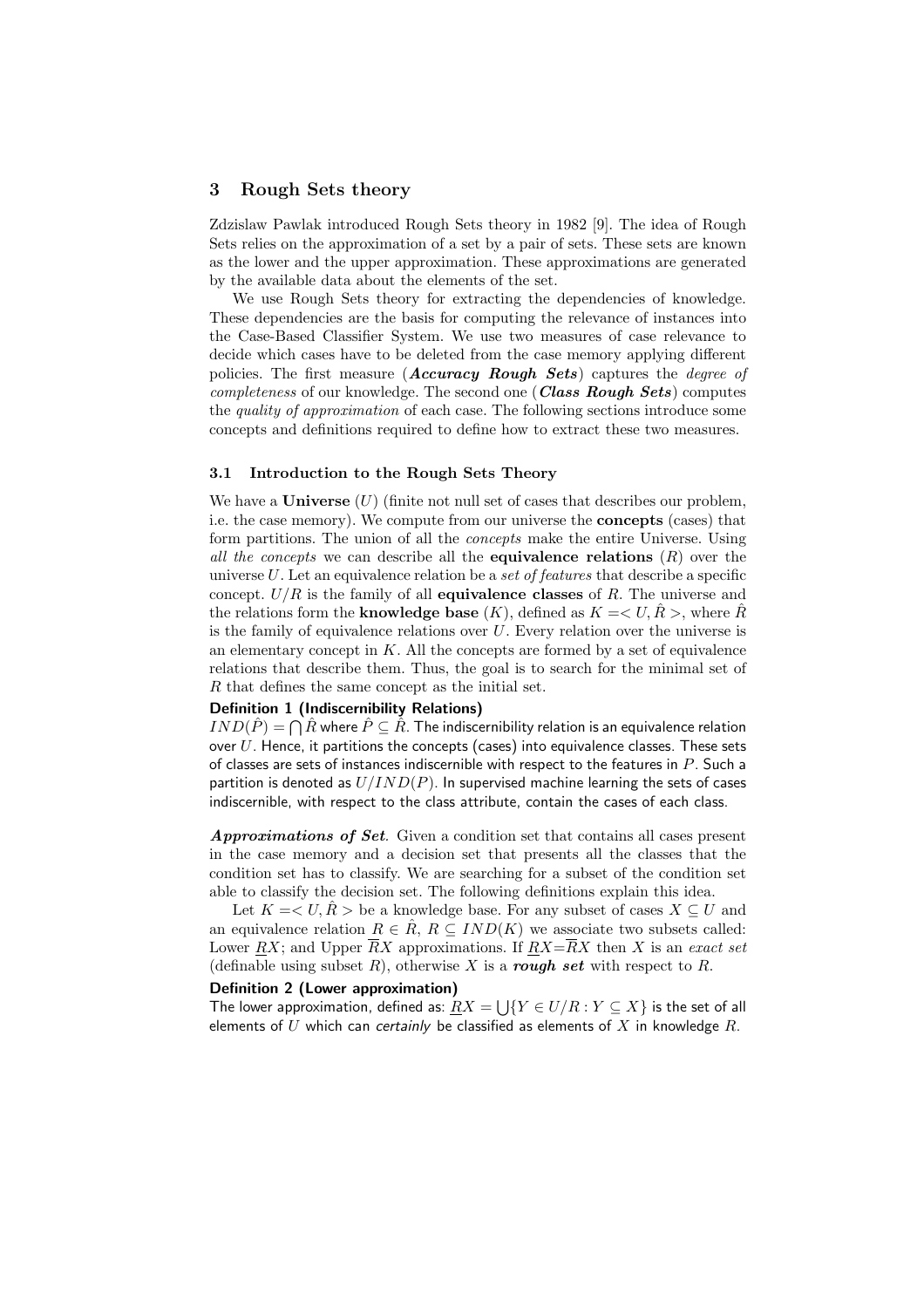#### Definition 3 (Upper approximation)

The upper approximation,  $RX = \bigcup \{Y \in U/R : X \bigcap Y \neq \emptyset\}$  is the set of elements of U which can possibly be classified as elements of X, employing knowledge  $R$ .

Reduct and Core of knowledge This part is related to the concept of reduction of the feature search space that defines the initial knowledge base. Next, this reduced space is used to extract the relevance of each case. Intuitively, a reduct of knowledge is its essential part which suffices to define all concepts occurring in the knowledge, whereas the core is the most important part.

- Let  $\hat{R}$  be a family of equivalence relations and  $R \in \hat{R}$ . We will say that:
- R is indispensable if  $IND(\hat{R}) \neq IND(\hat{R} \{R\})$ ; otherwise it is dispensable.  $IND(\hat{R} - \{R\})$  is the family of equivalence  $\hat{R}$  extracting  $R$ .
- The family  $\hat{R}$  is independent if each  $R \in \hat{R}$  is indispensable in R; otherwise it is dependent.

# Definition 4 (Reduct)

 $\hat{Q} \in \hat{R}$  is a reduct of  $\hat{R}$  if :  $\hat{Q}$  is independent and  $IND(\hat{Q}) = IND(\hat{R})$ . Obviously,  $\hat{R}$  may have many reducts. Using  $\hat{Q}$  it is possible to approximate the same concept as using  $\bar{R}$ . Each reduct has the property that a feature can not be removed from it without changing the indiscernibility relation.

# Definition 5 (Core)

The set of all indispensable relations in  $\hat{R}$  will be called the core of  $\hat{R}$ , and will be denoted as:  $CORE(\hat{R}) = \bigcap RED(\hat{R}).$  Where  $RED(\hat{R})$  is the family of all reducts of  $\hat{R}$ . It is the most characteristic part of knowledge and can not be eliminated.

#### 3.2 Measures of relevance based on Rough Sets

Accuracy Rough Sets and Class Rough Sets measures use the information of reducts and the core to compute the relevance of each case.

Accuracy Rough Sets This measure computes the Accuracy coefficient (Accur-**Coef**) of each case t in the knowledge base (case memory  $T$ ) as:

For each instance 
$$
t \in T
$$
 it computes:  $AccurCoef(t) = \frac{card (P(t))}{card (\overline{P}(t))}$  (1)

Where  $Accuracyof(t)$  is the relevance of the instance t; T is the training set;  $card$  is the cardinality of one set;  $P$  is the set that contains the *reducts* and *core* obtained from the original data; and finally  $P(t)$  and  $\overline{P}(t)$  are the presence of t in the lower and upper approximations, respectively.

The accuracy measure expresses the degree of completeness of our knowledge about the set  $P$ . The accuracy coefficient explains if an instance is on an internal region or on a border line region, thus  $AccurCoef(t)$  is a binary value. When the value is 0 it means an internal case, and a value of 1 means an outlier case. Inexactness of a set of cases is due to the existence of a borderline region. The greater a borderline region of a set, the lower the accuracy of the set. The accuracy expresses the percentage of possible correct decisions made when classifying cases employing knowledge P.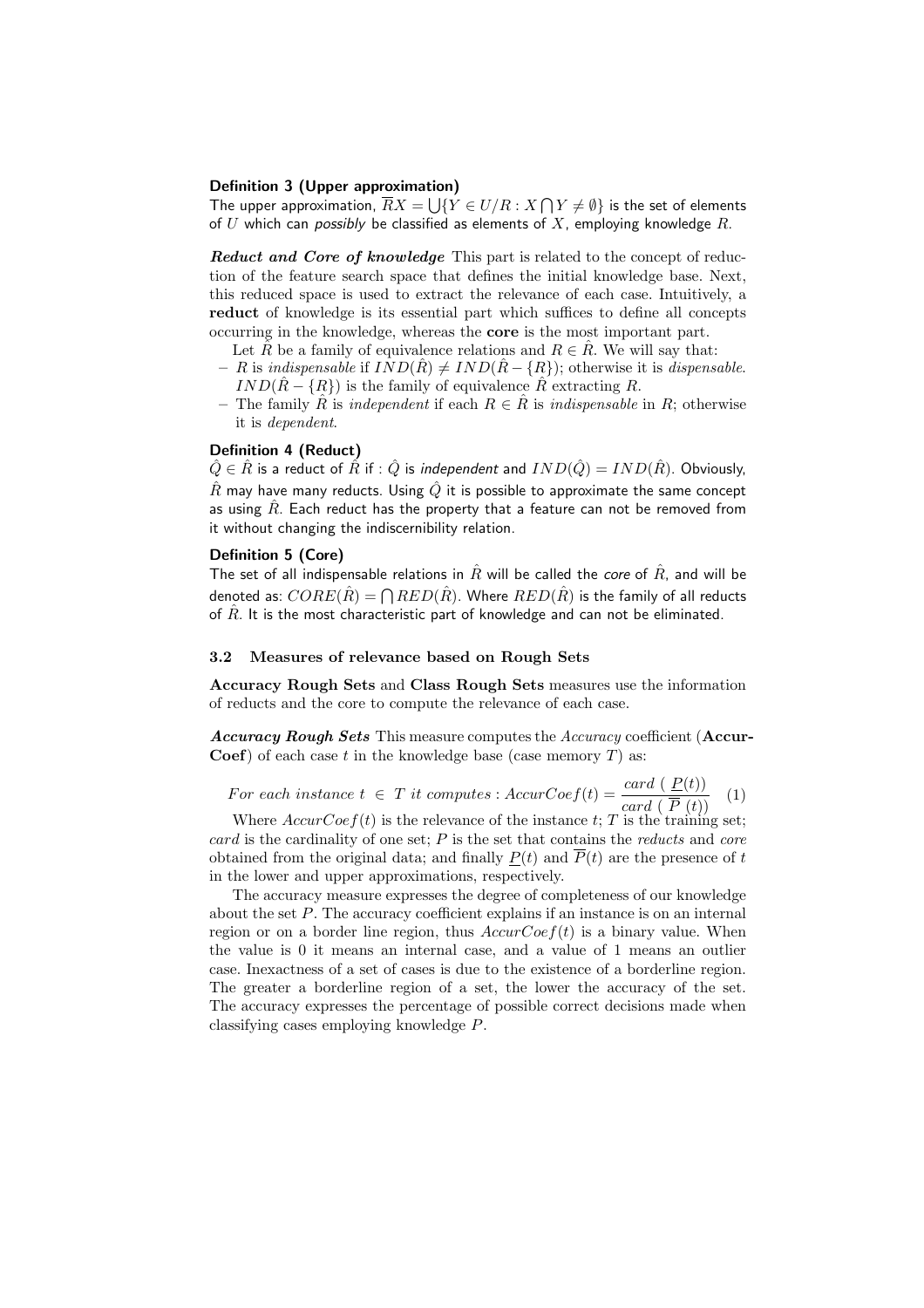Class Rough Sets In this measure we use the quality of classification coefficient (ClassCoef). It is computed as:

For each instance  $t \in T$  it computes :  $ClassCoef(t) = \frac{card (P(t))}{card (T)}$ (2)

Where  $ClassCoef(t)$  is the relevance of the instance t; T is the training set; card is the cardinality of a set;  $P$  is a set that contains the reducts and core; and finally  $P(t)$  is the presence of t in the lower approximation.

The ClassCoef coefficient expresses the percentage of cases which can be correctly classified employing the knowledge  $t$ . This coefficient has a range of values between 0 to 1, where 0 and 1 mean that the instance classifies incorrectly and correctly, respectively, the range of cases that belong to its class. The higher the quality, the nearer to the outlier region.

## 4 Reduction Techniques

In this section, we present the competence model and the two approximations techniques to reduce the case memory proposed in this paper: (1) Deletion techniques; (2) Building techniques. All these reduction techniques are based on the Rough Sets measures described in section 3.2. Each measure is a different point of view of the coverage of each case in the case memory. Once we have the coverage measures, we decide to combine both approaches in order to achieve a better competence and compact case memory using them.

The first part of this section describes the competence model in terms of our environment and our coverage measures. The second part assumes a competence model and defines two deletion techniques and two building techniques using this model. The aim is to verify if the model is feasible in its foundations. Therefore, we define the most simple building case memory technique, because we know in advance that if the model does not assure a minimal competence, the building technique will considerably degrade the competence.

#### 4.1 Sort Out Case Memory techniques: Defining the model

First of all, we present the key concepts in categorising the cases in the sort out case memory (see figure  $1(a)$ ). The *coverage* and *reachability* concepts are modified, for our coverage coefficients and to our problem task, with regard to B. Smyth and M. Keane [17]. However, we maintain as far as possible the essence of the original ones. The coverage is computed using the Rough Sets coefficients explained in section 3.2. On the other hand, the reachability in this case is adapted to classification tasks.

## Definition 6 (Coverage)

Let  $T = \{t_1, t_2, ..., t_n\}$  be a training set of instances,  $\forall t_i \in T$ :  $Coverage(t_i) = AccurCoef(t_i) \vee ClassCoef(t_i)$ 

The *coverage* of a case is the accuracy and quality when it is used to solve a target problem. The *coverage* is computed using the  $AccurCoef$  if it is 1 else the ClassCoef.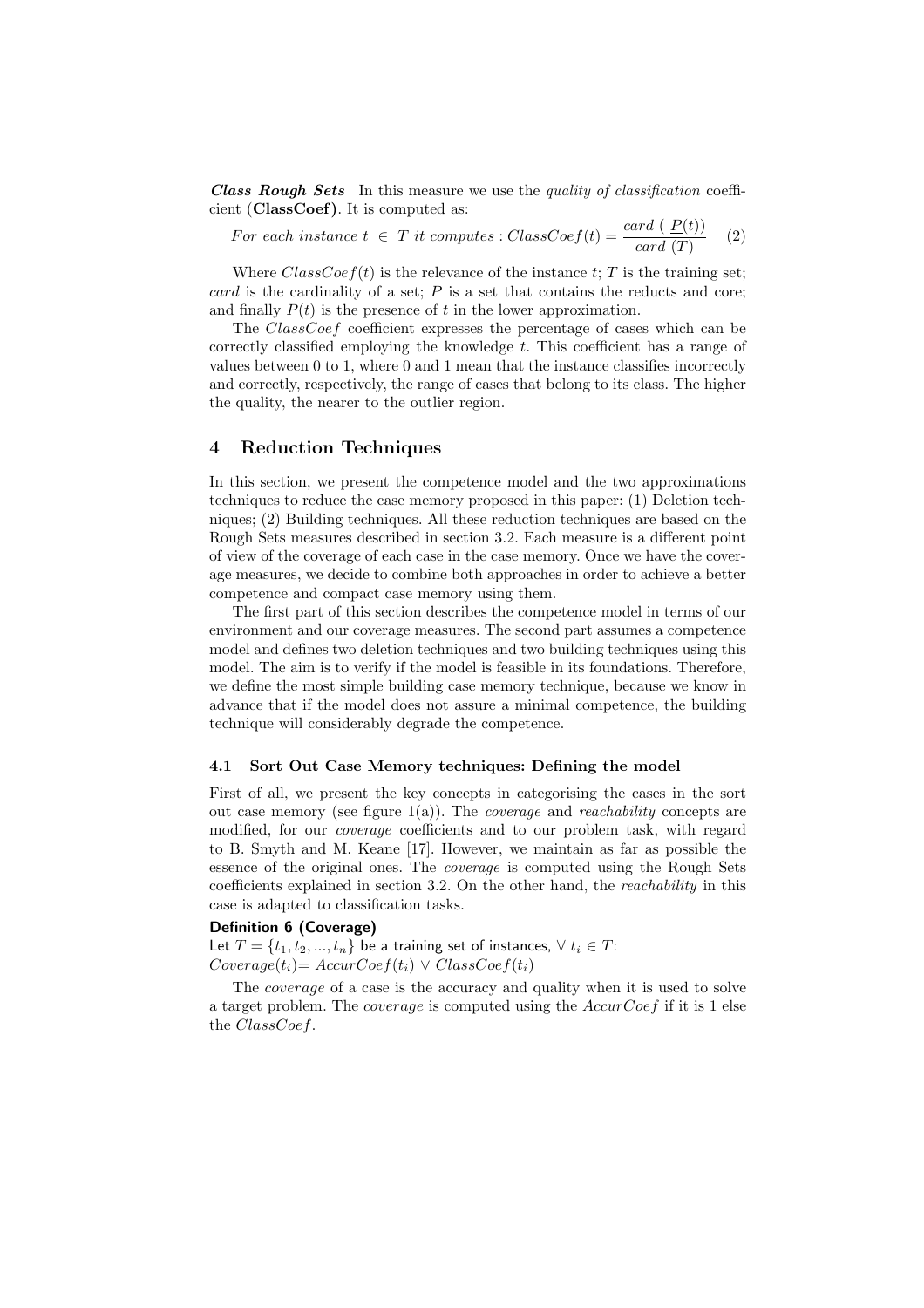#### Definition 7 (Reachability)

Let  $T = \{t_1, t_2, ..., t_n\}$  be a training set of instances,  $\forall t_i \in T$ :

$$
Reachability(t_i) = \begin{cases} class(t_i) & if it is a classification task \\ adaptable(t_i, T) if it is not a classification task \end{cases} (3)
$$

The original definition is maintained and extended to classification tasks. The reachability of a target problem is the set of cases that can be used to provide its solution.

## Definition 8 (Coverage group)

Let  $T = \{t_1, t_2, ..., t_n\}$  be a training set of instances and let S be a subset of instances where  $S \in T$ . For all instances i and j in S:  $CoverageGroup(S) = Coverage(i) = Coverage(j)$ 

A coverage group (see figure  $1(a)$ ) is a set of cases from the case memory where all the cases have the same *coverage* without taking into account the class of each case. The coverage group shows space regions of our knowledge. The bigger a coverage group, the higher outlier the set of cases. The lower the coverage group, the higher an internal set of cases.

# Definition 9 (Reachability group)

Let  $T = \{t_1, t_2, ..., t_n\}$  be a training set of instances and let S be a subset of instances where  $S \in T$ . For all instances i and j in S:  $ReachabilityGroup(S) =Reachability(i) =Reachability(j)$ 

A reachability group (see figure  $1(a)$ ) is the set of instances that can be used to provide a solution for the target. The reachability group produce the sort out of the case memory. However, a reachability group can contain different coverage groups. Every coverage group shows the levels of information (border line regions) in the reachability group.

## Definition 10 (Master case)

Let  $S = \{s_1, s_2, ..., s_n\}$  and  $T = \{t_1, t_2, ..., t_n\}$  be two sets of instances, where  $S \in$ T. For each  $CoverageGroup(s) \in ReachabilityGroup(S)$  we have a:  $MasterCase(t) =$  A selected case t from  $ReachabilityGroup(S) \wedge CoverageGroup(s)$ 

Each coverage group contains a master case. Thus each reachability group contains as many master cases as coverage groups. The master cases will depend on the selection policies we use in our reduction techniques. These will be explained in the following sections.

## 4.2 Sort Out Deletion Policies

The reader will notice that algorithm 1 SortOutCM treats all cases using the same policy. The aim is to reduce as much as possible the number of cases in the case memory, and to treat not selected cases as  $MasterCase$  as if they were redundant or irrelevant cases. There is no difference between the outlier cases and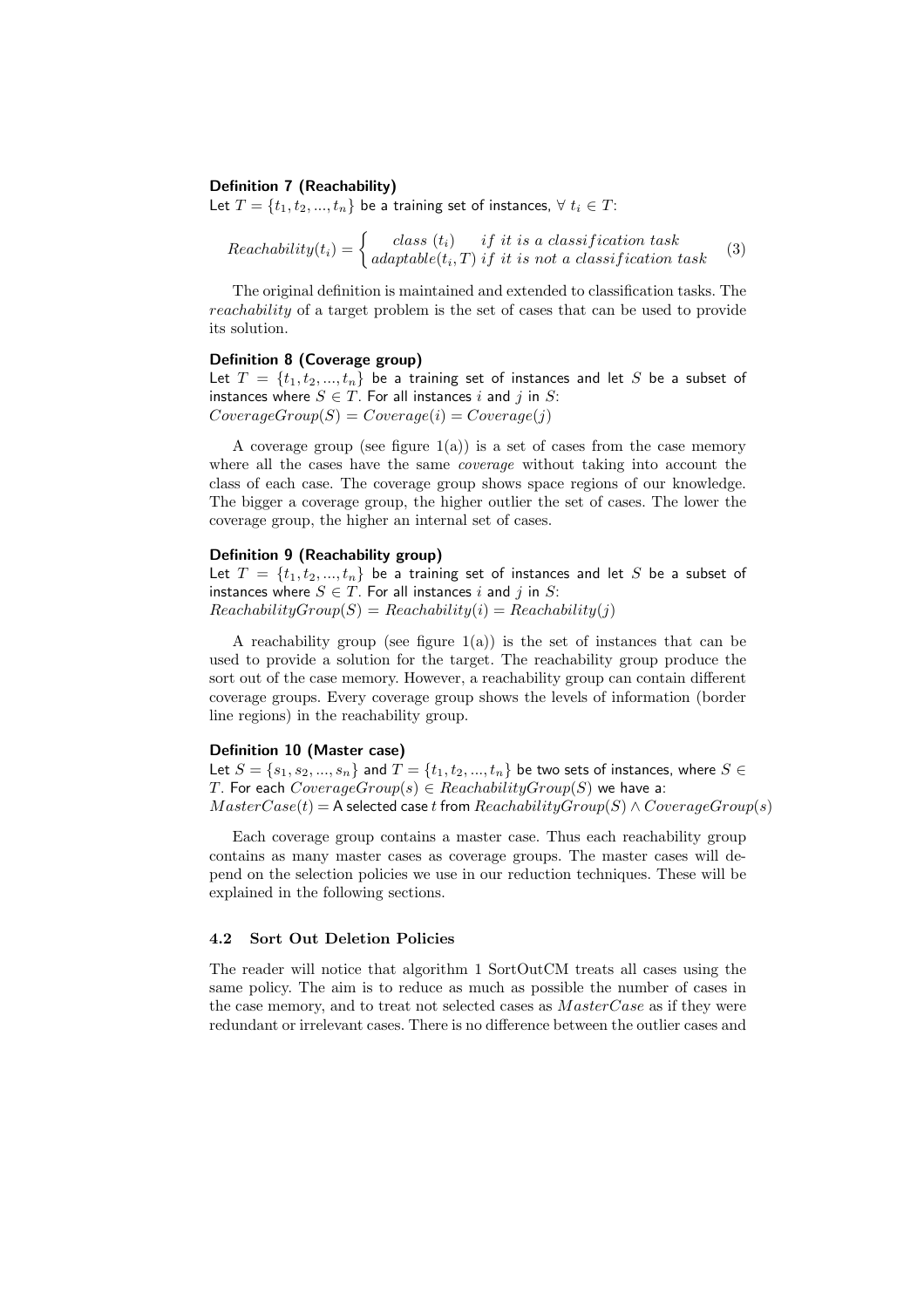the internal ones. However, it is known that the outlier cases contribute greatly to the competence of a system. The deletion of outliers reduces the competence of a system.



(a) Sort Out Case Memory

(b) Sort Out Techniques

Fig. 1. Figure (a) describes the distribution of a case base for a four classes example using the sort out model and figure (b) describes the behaviour of each Sort Out technique for the previous example, where a  $\circ$  represents a deleted case, • a MasterCase, and  $\blacklozenge$  a mean  $MasterCase.$ 

This idea promotes a modification of the previous policy. We prefer to maintain or even improve the competence, selecting a fewer number of cases to be deleted from the case memory. The aim is twofold: first, to maintain the competence; second to improve utility of our case memory maintaining its diversity. Thus, an extension of the previous algorithm is algorithm 2 SortOutInternalCM.

## Algorithm 1 SortOutCM

SortOutCM (CaseMemory T)

- 1. Sort out each instance  $t \in T$  in its corresponding  $ReachabilityGroup(S)$ <br>2. Order decremented each  $ReachabilityGroup(S)$  by  $CoverageGroup(s) \in$
- Order decremented each  $ReachabilityGroup(S)$  by  $CoverageGroup(s) \in$
- $ReachabilityGroup(S)$
- 3. for each  $ReachabilityGroup(S)$ <br>4. for each  $CoverageGroup(s)$
- 4. for each CoverageGroup(s)  $\in$  ReachabilityGroup(S)<br>5. Select the first instance as a MasterCase(t) to m
- 5. Select the first instance as a  $MasterCase(t)$  to maintain in T<br>6. Delete the rest of instances from CaseMemory T in the Coverage 6. Delete the rest of instances from CaseMemory  $T$  in the  $CoverageGroup(s)$ <br>7. end for
- 7. end for
- end for
- 9. return CaseMemory  $T$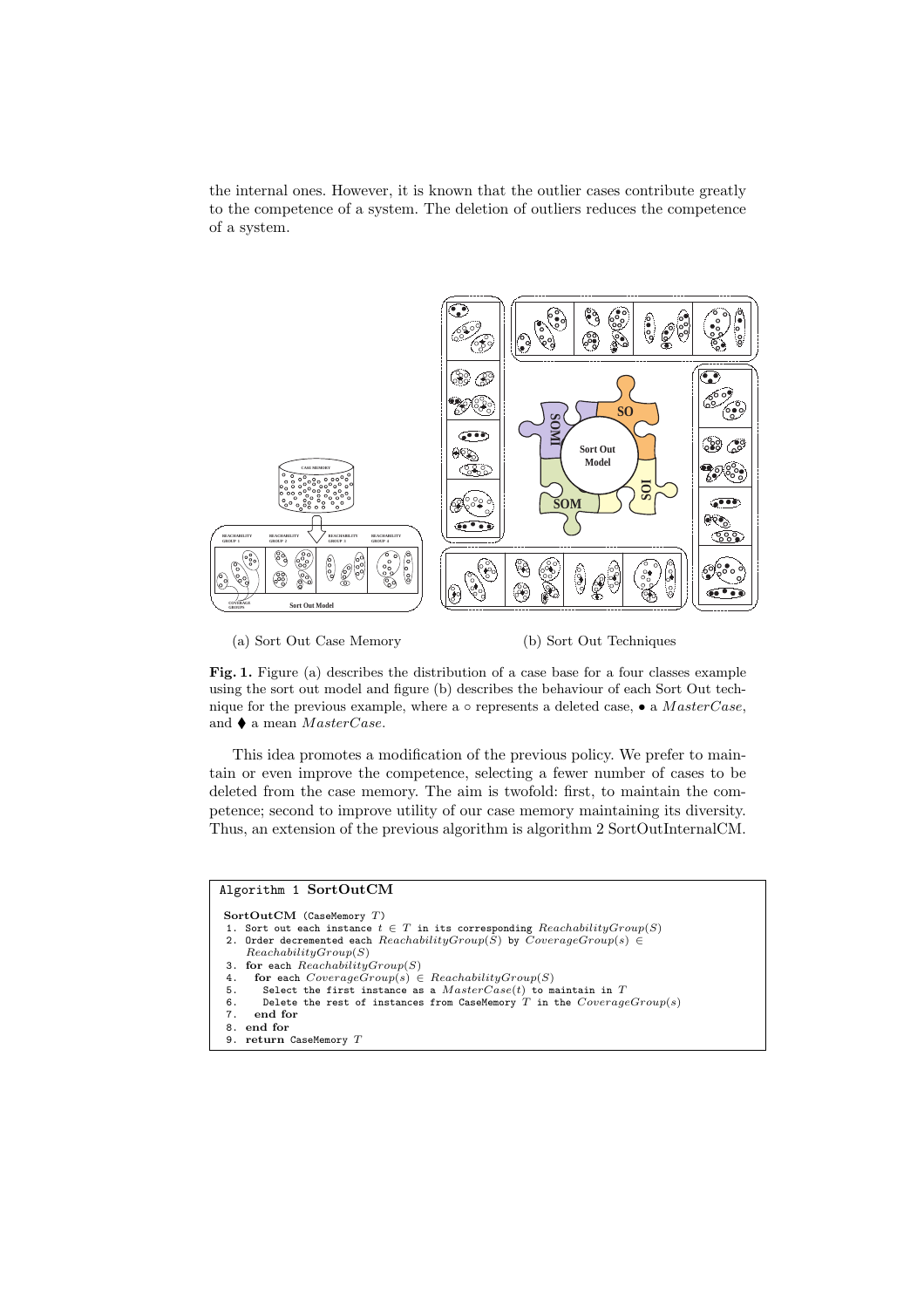This algorithm 2 modifies only the internal CoverageGroups and maintains all the cases present in an outlier CoverageGroup. Therefore, the selection process in this algorithm uses a less restrictive policy. The outlier cases are isolated cases that no other case but itself can solve. Thus, it is important to maintain them because a *M* asterCase can not be a good representative of the CoverageGroup. In this case, each case in a outlier CoverageGroup is an isolated space region of each class. It could be possible to find an outlier coverage group whose  $MasterCase$  could be a good representative  $MasterCase$ , but this part involves further work.

#### Algorithm 2 SortOutInternalCM SortOutInternalCM (CaseMemory T)<br>1. Sort out each instance  $t \in T$  in its corresponding  $ReachabilityGroup(S)$ 2. Order decremented each  $ReachabilityGroup(S)$  by  $CoverageGroup(s) \in$  $ReachabilityGroup(S)$ 3. for each  $ReachabilityGroup(S)$ <br>4 for each  $ConcreaseGroup(s)$ for each  $CoverageGroup(s) \in ReachabilityGroup(S)$ 5. Select the first instance as a  $MasterCase(t)$ 6. if  $Coverage(t) \neq 1.0$ , Delete the rest of instances from T in the  $CoverageGroup(s)$ <br>7. elseif  $Coverage(t) = 1.0$ Select the rest of instances as a  $MasterCase(t)$  to maintain in T 8. endif 9. end for end for 11. return CaseMemory T

## 4.3 Sort Out Building policies

Deletion techniques prompt a question: What is the reason for selecting the first case as a  $MasterCase$ ? Actually, there is no specific reason but the implementation. The sort out case memory has all the cases ordered by their coverage and *reachability*, but when two cases have the same coverage, then the order of the initial case memory is maintained. However, this answer suggests new questions: Could it be possible to build a new case memory based on the original one? Could the sort out case memory be a model that guarantees a minimal competence?

The last question focuses on the assumption that the sort out case memory taken as a model itself enables the CBR system to maintain the competence. Therefore if we apply a building policy, which used without the model will surely decrease the competence, the model has to maintain it.

This section explains the modificacions in the previous algorithms in order to build new case memories using the coverage, the reachability and on the initial case memory. In order to test the reliability of this option, we use a simple policy. Algorithm 3 called SortOutMeanCM shows the modifications.

The SortOutMeanCM creates a new case for each ReachabilityGroup using all the cases that belong to the same  $CoverageGroup$ , computing the mean value for each attribute of these cases. This policy is based on gravity pointers.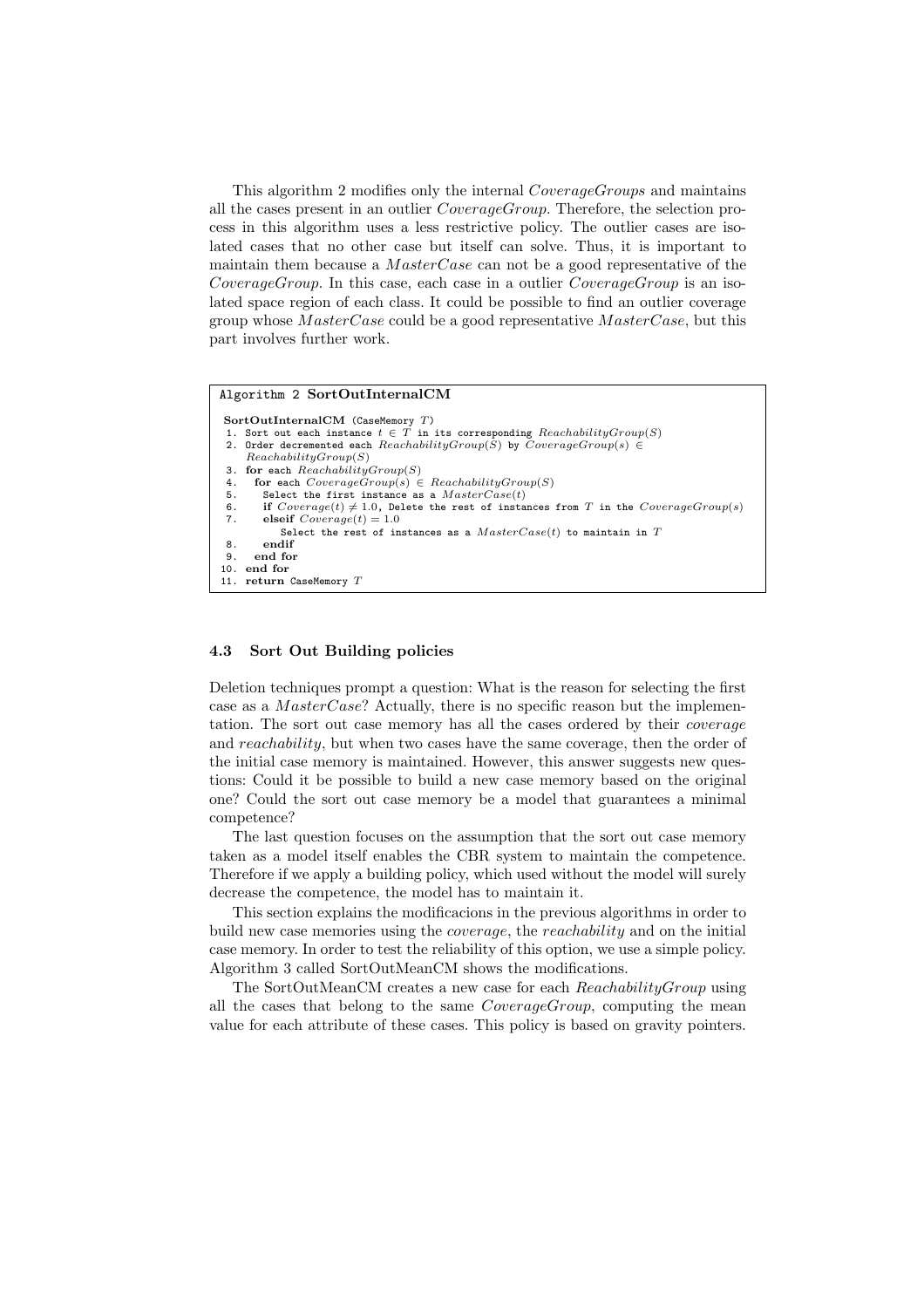```
Algorithm 3 SortOutMeanCM
 SortOutMeanCM (CaseMemory T)<br>1. Sort out each instance t \in T in its corresponding ReachabilityGroup(S)2. Order decremented each ReachabilityGroup(S) by CoverageGroup(s) \inReachabilityGroup(S)3. for each ReachabilityGroup(S)<br>4. for each CoverageGroup(s) \in4. for each Coverage\ddot{G}roup(s) \in ReachabilityGroup(S)<br>5. for each instance present in the ConcrecalFrom(s)5. for each instance present in the CoverageGroup(s) computes the mean value of each \sum_{i=1}^{F} a_iattribute a as:
                           card (cases in CoverageGroup(s))6. end for<br>7. Delete a
 7. Delete all the instances from CaseMemory T present in CoverageGroup(s)<br>8. Add computed Mean instance t in T with the same Coverace(s) and Reacha8. Add computed Mean instance t in T with the same Coverage(s) and Reachability(S)<br>9 and for
         end for
10. end for
11. return CaseMemory T
```
Initially the selection of gravity pointers is not a good policy. However, if the model produces a good distribution of cases, the competence will be maintained.

This algorithm inherits the same problem as the initial deletion algorithm: it treats the outlier cases the same as the internal cases. The case memory generated is a consequence of the previous data and the coefficients extracted using Rough Sets, which also uses the original case memory. Therefore, we modify the previous algorithm to select the set of cases that belong to an internal CoverageGroup. The algorithm 4 SortOutMeanInternalCM maintains the outlier cases without changing their content.

```
Algorithm 4 SortOutMeanInternalCM
 SortOutMeanInternalCM (casememory T) 1. Sort out each instance t \in T in its co
     Sort out each instance t \in T in its corresponding
      ReachabilityGroup(S)2. Order decremented each ReachabilityGroup(S) by CoverageGroup(s) \inReachabilityGroup(S)3. for each ReachabilityGroup(S)<br>4. for each CoverageGroup(s)4. for each CoverageGroup(s) \in ReachabilityGroup(S)<br>5. Select the first instance as a MasterCase(t)5. Select the first instance as a MasterCase(t)<br>6. if Coverage(t) \neq 1.06. if Coverage(t) \neq 1.0<br>7. for each instance p
            for each instance present in the CoverageGroup(s) computes the mean value of each
            attribute a as:
                                                       \sum_{i=1}^F a_icard ( cases in CoverageGroup(s) )
 8. Delete MasterCase(t)<br>9. Delete all the instance
9. Delete all the instances from CaseMemory T present in Coverage(s) and Reacha<br>10. Add computed Mean instance t in T with the same Coverage(s) and Reacha10. Add computed Mean instance t in T with the same Coverage(s) and Reachability(S)<br>11. elseif Coverage(t) = 1.0 Select the rest of instances of the Coverage(From(s)) as
          elseif Coverage(t) = 1.0 Select the rest of instances of the CoverageGroup(s) as a
            MasterCase(t)12. endif
13. end for
14. end for
     return CaseMemory T
```
Both methods (algorithms 3 and 4) contain the same number of cases as the deletion techniques (algorithms 1 and 2). The only difference between them are the sources of their instances. Deletion policies use the original case memory. However, building policies modify the original case memory to construct or build a new compact competence case memory generating new  $Master Cases$ . Figure 1(b) shows the behaviour of each algorithm when applied to a case base.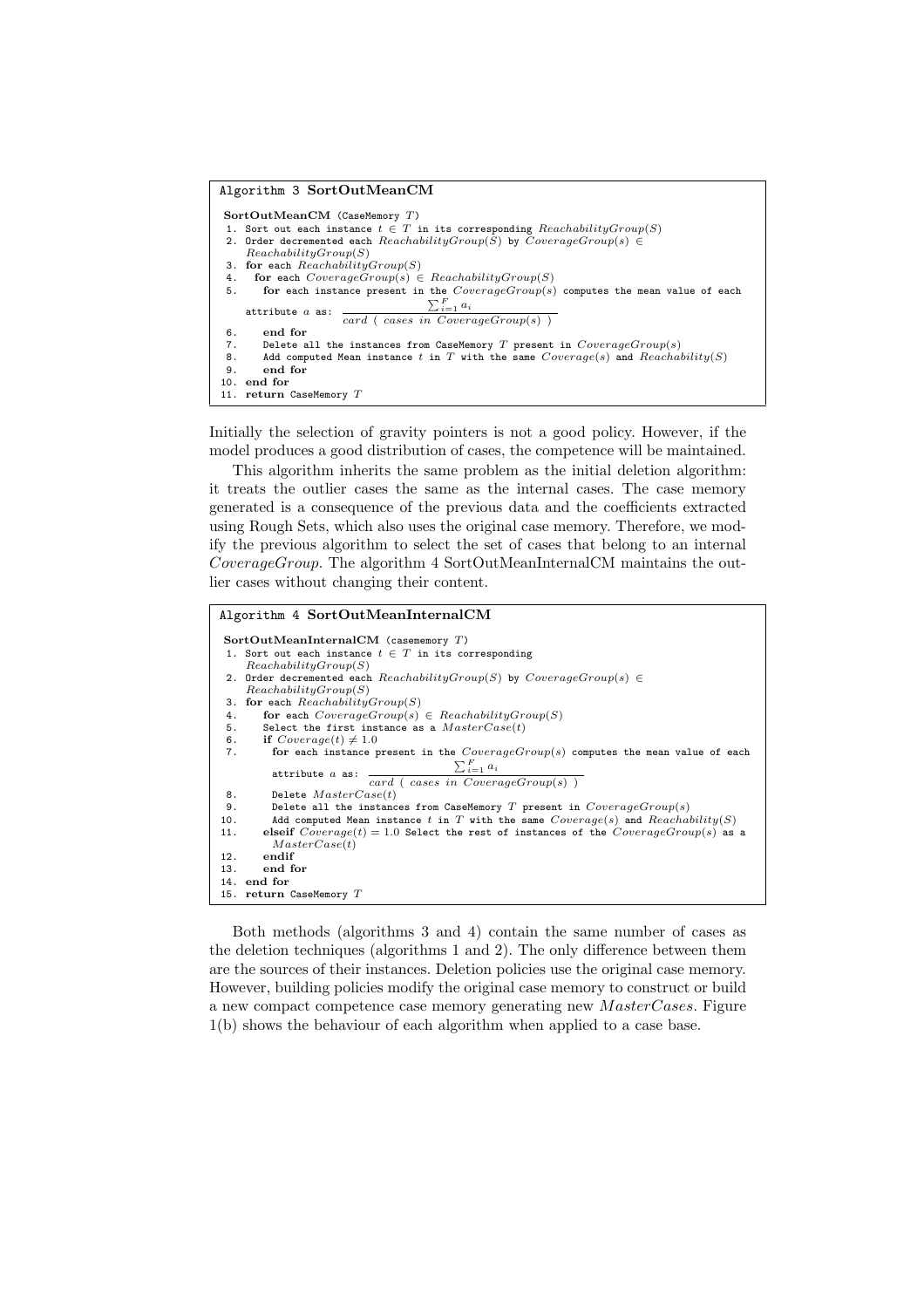## 5 Experimental study

This section is structured as follows. First, we describe the testbed used in the empirical study. Then, we discuss the results obtained using the reduction techniques based on Rough Sets. We compare the results obtained to CBR system working with the original case memory. Finally, we also compare the results with some related learning systems.

#### 5.1 Testbed

In order to evaluate the performance rate, we use ten datasets. These datasets can be grouped in two ways: public and private. The datasets and their characteristics are listed in table 1. Public datasets are obtained from the UCI repository [8]. They are: breast cancer Wisconsin (Breast-Wisconsin), Glass, Ionosphere, Iris, Sonar and Vehicle. Private datasets come from our own repository. They deal with *diagnosis* of breast cancer and *synthetic* datasets. Datasets related to diagnosis are Biopsy and Mammogram. Biopsy [4] is the result of digitally processed biopsy images, whereas Mammogram consists in detecting breast cancer using the microcalcifications ( $\mu$ Ca) present in a mammogram [5]. In Mammo*gram* each example contains the description of several  $\mu$ Ca present in the image; in other words, the input information used is a set of real valued matrices. We also use two synthetic datasets to tune up the learning algorithms, because we knew their solutions in advance.  $MX11$  is the eleven input multiplexer. TAO-grid is a dataset obtained from sampling the TAO figure using a grid [7].

These datasets were chosen in order to provide a wide variety of application areas, sizes, combinations of feature types, and difficulty as measured by the accuracy achieved on them by current algorithms. The choice was also made with the goal of having enough data points to extract conclusions.

|    | <b>Dataset</b>   |     |      |    | Ref. Samples Numeric feat. Symbolic feat. Classes Inconsistent |              |
|----|------------------|-----|------|----|----------------------------------------------------------------|--------------|
|    | Biopsy           | ВI  | 1027 | 24 |                                                                | $_{\rm Yes}$ |
|    | Breast-Wisconsin | ВC  | 699  | 9  |                                                                | $_{\rm Yes}$ |
|    | Glass            | GL  | 214  | 9  |                                                                | No           |
| 4  | Ionosphere       | IΟ  | 351  | 34 |                                                                | No           |
|    | <i>Iris</i>      | TR. | 150  |    |                                                                | No           |
| 6  | Mammogram        | МA  | 216  | 23 |                                                                | Yes          |
|    | MX11             | MX  | 2048 |    | 11                                                             | No           |
| 8  | Sonar            | SO  | 208  | 60 |                                                                | No           |
| 9  | $TAO$ - $Grid$   | ТG  | 1888 | 2  |                                                                | No           |
| 10 | Vehicle          | VE  | 846  | 18 |                                                                | No           |

Table 1. Datasets and their characteristics used in the empirical study.

The study described in this paper was carried out in the context of BAS-TIAN, a case- $\mathbf{B}\mathbf{A}$ sed  $\mathbf{S}$ ys $\mathbf{T}$ em In cl $\mathbf{A}$ ssification. BASTIAN has been developed in JAVA, for details see [13]. All techniques were run using the same set of parameters for all datasets. The configuration of BASTIAN platform for this paper is set as follows. It uses a 1-Nearest Neighbour Algorithm. The case memory is represented as a list of cases. Each case contains the set of attributes, its class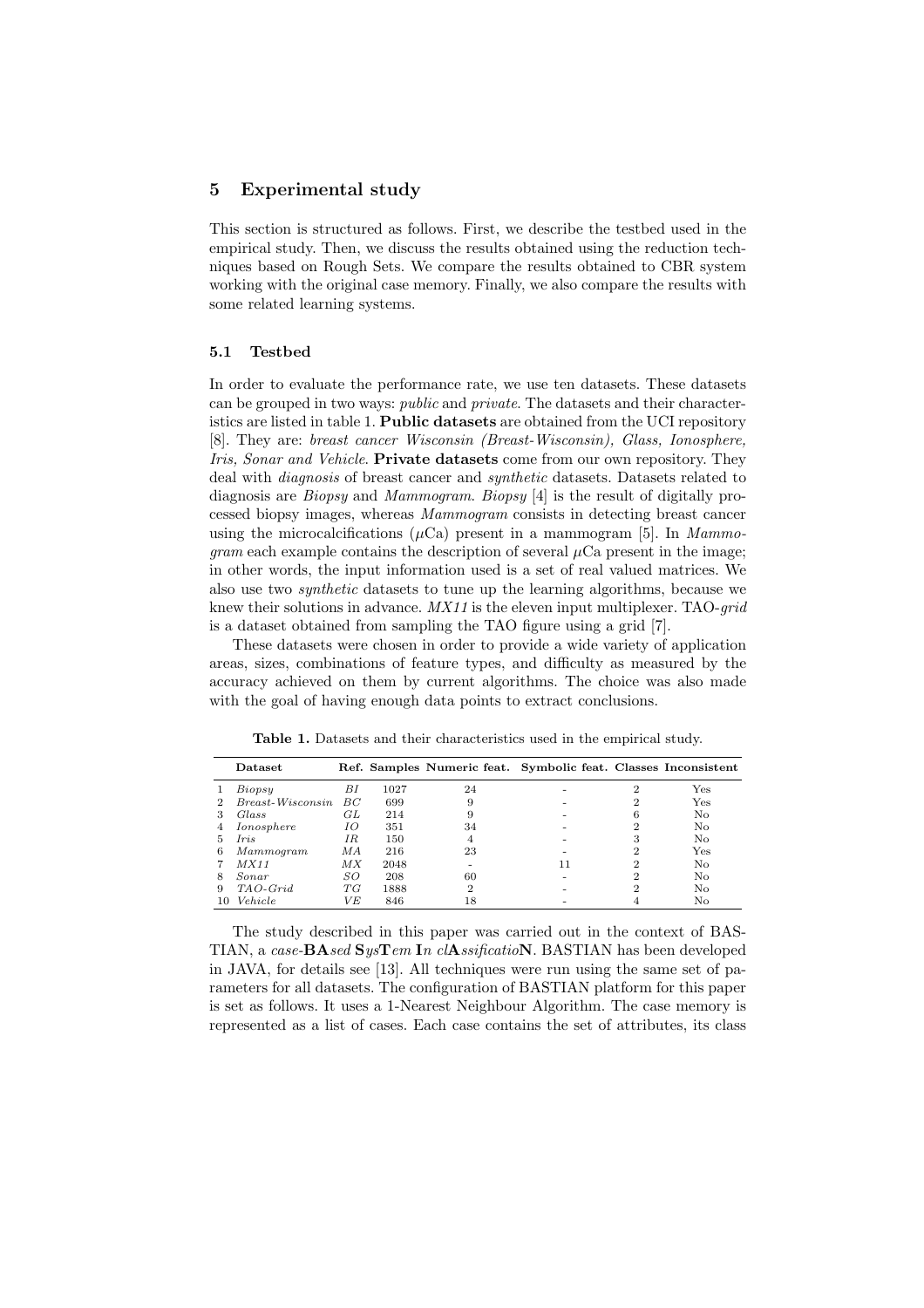and the AccurCoef and ClassCoef coefficients. Our goal is to test the reliability and feasibility of the reduction techniques. Therefore, we have not focused on the case representation used by the system. The retain phase does not store any new case in the case memory, so the CBR system only contains the initial case memory. Finally, no weighting method is used in this paper in order to test the reliability of our reduction techniques. Further work will consist of testing the influence of these methods in conjunction with weighting methods.

The percentage of correct classifications has been averaged over stratified ten-fold cross-validation runs. We analyse the significance of the performance using paired t-test on these runs.

#### 5.2 Experimental analysis of the reduction techniques

The experimental results for each dataset using CBR system and Rough Sets reduction techniques (SortOutCM (SO), SortOutInternalCM (SOI), SortOut-MeanCM (SOM) and SortOutMeanInternalCM (SOMI)) are shown in table 2.

Table 2. Mean percentage of correct classifications (%PA) and mean storage size (%CM). Two-sided paired t-test ( $p = 0.1$ ) is performed, where a • and  $\circ$  stand for a significant improvement or degradation of our CBR related to the reduction technique compared. Bold font indicates the best prediction accuracy.

| Ref. | CBR         |                | SO.                |        |                       | <b>SOI</b> |             | SOM    |                    | <b>SOMI</b> |
|------|-------------|----------------|--------------------|--------|-----------------------|------------|-------------|--------|--------------------|-------------|
|      | %PA         | $\% \text{CM}$ | %PA                | $\%CM$ | $\%PA$                | $\%CM$     | %PA         | $\%CM$ | $\%PA$             | $\%CM$      |
| BI   | 83.15 100.0 |                | 75.17 $\circ$ 0.94 |        | 83.75                 | 88.74      | 79.960 0.94 |        | 83.75              | 88.74       |
| ВC   | 96.28 100.0 |                | 95.59              | 3.17   | 95.85                 | 29.42      | 95.41       | 3.17   | 95.99              | 29.42       |
| GL.  | 72.42 100.0 |                | 63.64              | 18.11  | 64.48                 | 37.89      | 65.89       | 18.11  | 64.37              | 37.89       |
| IO   | 90.59       | 100.0          | 83.480 4.71        |        | 91.16                 | 50.68      | 88.02       | 4.71   | 90.03              | 50.68       |
| IR   | 96.0        | 100.0          | 91.330 12.44       |        | 91.330 13.18          |            | 94.0        | 12.44  | 93.33              | 13.18       |
| M A  | 64.81 100.0 |                | 59.75              | 7.98   | 58.04                 | 25.36      | 59.74       | 7.98   | 57.19              | 25.36       |
| МX   | 78.61 100.0 |                | 66.740 0.1         |        | 78.61                 | 99.9       | 66.350 0.1  |        | 78.61              | 99.9        |
| SO   | 84.61       | 100.0          | 68.900 4.45        |        | $86.42 \bullet 65.15$ |            | 73.380 4.45 |        | $87.50\bullet$     | 65.15       |
| ТG   | 95.76 100.0 |                | 89.600 1.37        |        | 89.660 1.37           |            | 91.310 1.37 |        | 91.31 <sub>o</sub> | 1.37        |
| VE.  | 67.37       | 100.0          | 56.790 3.68        |        | 69.70                 | 68.33      | 58.460 3.68 |        | 69.95              | 68.33       |

The aim of our reduction techniques is to reduce the case memory while maintaining the competence of the system. This priority guides our sort out reduction techniques based on Rough Sets competence model. Following this criterion, the results related to SortOutCM and SortOutMeanCM are not good because, as predicted in their description, the deletion or building of outlier cases produce a competence loss. However, the sort out internal techniques have a different behaviour. For example, the *Sonar* dataset obtains a good competence as well as it reduces the case memory, in both approximations: SortOutInternalCM (SOI) and SortOutMeanInternalCM (SOMI). Thus, we denote that the sort out case memories need to maintain the outlier cases present in the original case memory.

Comparing deletion versus building reduction techniques, we conclude that both techniques obtain similar competence on all datasets. However, building methods obtain on average the best competence. These results influence our further work because the gravity points policy chosen was the most simple in order to test the reliability of these techniques and the feasibility of the sort out case memories.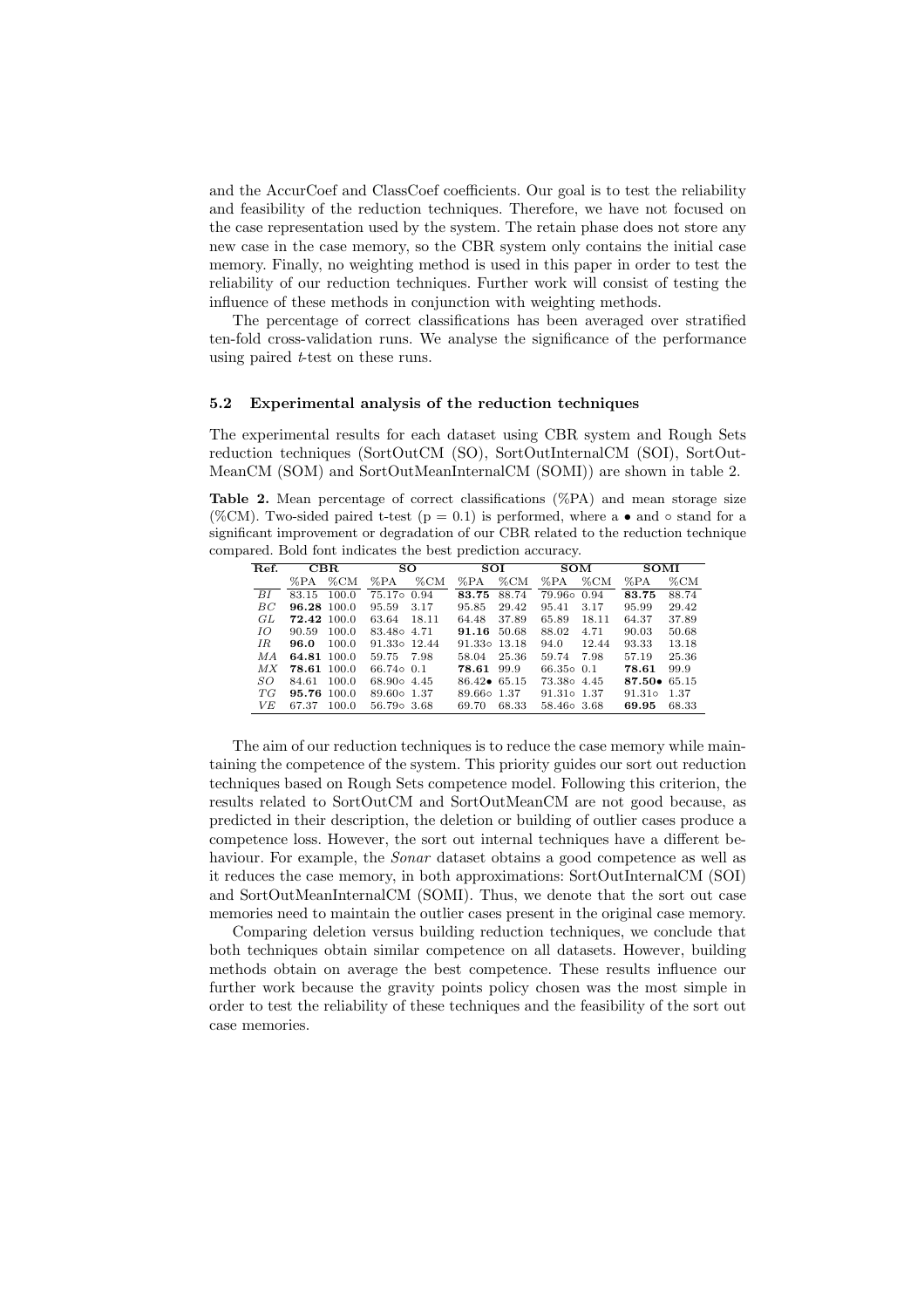To sum up, the results obtained using the sort out reduction techniques, deleting or building policies, on average maintain the competence of the system while reducing as much as possible the case memory. There are some datasets that present competence loss whereas the reduction increases. This occurs because some of the existing *CoverageGroups* must be deleted and not selected to build or maintain a  $MasterCase$ , because the coverage of the group is so near the outlier space regions that its maintenance prevents the case base reasoning system from separating correctly between different classes. This fact can be observed in some datasets, for example *Mammogram* and *Glass*, where the results obtained using whatever method are similar. The solution of this weak point is part of our further work.

Table 3. Mean percentage of correct classifications (%PA) and mean storage size (%CM). Two-sided paired t-test ( $p = 0.1$ ) is performed, where a • and  $\circ$  stand for a significant improvement or degradation of our SOMI approach related to the system compared. Bold font indicates the best prediction accuracy.

| Ref. | <b>SOMI</b> |        |                 | SOI    | $_{\rm CBR}$ |        | IB2            |        | IB <sub>3</sub>       |        | IB4                   |                |
|------|-------------|--------|-----------------|--------|--------------|--------|----------------|--------|-----------------------|--------|-----------------------|----------------|
|      | $\%PA$      | $\%CM$ | $\%PA$          | $\%CM$ | %PA          | $\%CM$ | $\%PA$         | $\%CM$ | %PA                   | $\%CM$ | %PA                   | $\% \text{CM}$ |
| BI   | 83.75 88.74 |        | 83.75           | 88.74  | 83.15        | 100.0  | $75.77\bullet$ | 26.65  | $78.51\bullet$        | 13.62  | $76.46 \bullet 12.82$ |                |
| ВC   | 95.99       | 29.42  | 95.85           | 29.42  | 96.28        | 100.0  | $91.86\bullet$ | 8.18   | 94.98                 | 2.86   | 94.86                 | 2.65           |
| GL.  | 64.37       | 37.89  | 64.48           | 37.89  | 72.42        | 100.0  | 62.53          | 42.99  | 65.56                 | 44.34  | 66.40                 | 39.40          |
| IО   | 90.03       | 50.68  | 91.16           | 50.68  | 90.59        | 100.0  | 86.61          | 15.82  | 90.62                 | 13.89  | 90.35                 | 15.44          |
| IR   | 93.33       | 13.18  | 91.33           | 13.18  | 96.0         | 100.0  | 93.98          | 9.85   | 91.33                 | 11.26  | 96.66                 | 12.00          |
| MA   | 57.19       | 25.36  | 58.04           | 25.36  | 64.81        | 100.0  | 66.19          | 42.28  | 60.16                 | 14.30  | 60.03                 | 21.55          |
| МX   | 78.61       | 99.9   | 78.61           | 99.9   | 78.61        | 100.0  | 87.07 0 18.99  |        | 81.59                 | 15.76  | 81.34                 | 15.84          |
| SO.  | 87.50 65.15 |        | 86.42           | 65.15  | 84.61        | 100.0  | 80.72          | 27.30  | $62.11 \bullet 22.70$ |        | $63.06 \bullet 22.92$ |                |
| ТG   | 91.31       | 1.37   | $89.66 \bullet$ | 1.37   | $95.76\circ$ | 100.0  | 94.870         | 7.38   | $95.040\ 5.63$        |        | 93.960                | 5.79           |
| VE   | 69.95 68.33 |        | 69.70           | 68.33  | 67.37        | 100.0  | $65.46\bullet$ | 40.01  | $63.21 \bullet 33.36$ |        | $63.68 \bullet 31.66$ |                |

Sort out internal techniques (SOI and SOMI) obtain on average a higher generalisation on accuracy than IBL, as shown in table 3. The performance of IBL algorithms decline, in almost all datasets (e.g. Breast-Wisconsin, Biopsy), when case memory is reduced. SOMI and SOI obtains on average higher prediction accuracy than IB2, IB3 and IB4. On the other hand, the mean storage size obtained is higher in our reduction techniques than those obtained in IBL schemes.

Finishing the experimental study, we also run several well-known reduction schemes on the previous data sets. The reduction algorithms are: CNN, SNN, DEL, ENN, RENN, DROP1, DROP2, DROP3, DROP4 and DROP5 (a complete explanation of them can be found in [21]). We use the same datasets described above but with different ten-fold cross validation sets. We want to analyse the results obtained using the proposed SortOutMeanInternalCM reduction technique with those obtained by these reduction techniques. Tables 4 and 5 illustrate the mean prediction accuracy and the mean storage size for all systems in all datasets, respectively.

Table 4 shows the behaviour of our SortOutMeanInternalCM reduction technique in comparison with CNN, SNN, DEL, ENN and RENN techniques. SOMI results are on average better than those obtained by the reduction techniques studied. RENN improves the results of SortOutMeanInternalCM (SOMI) in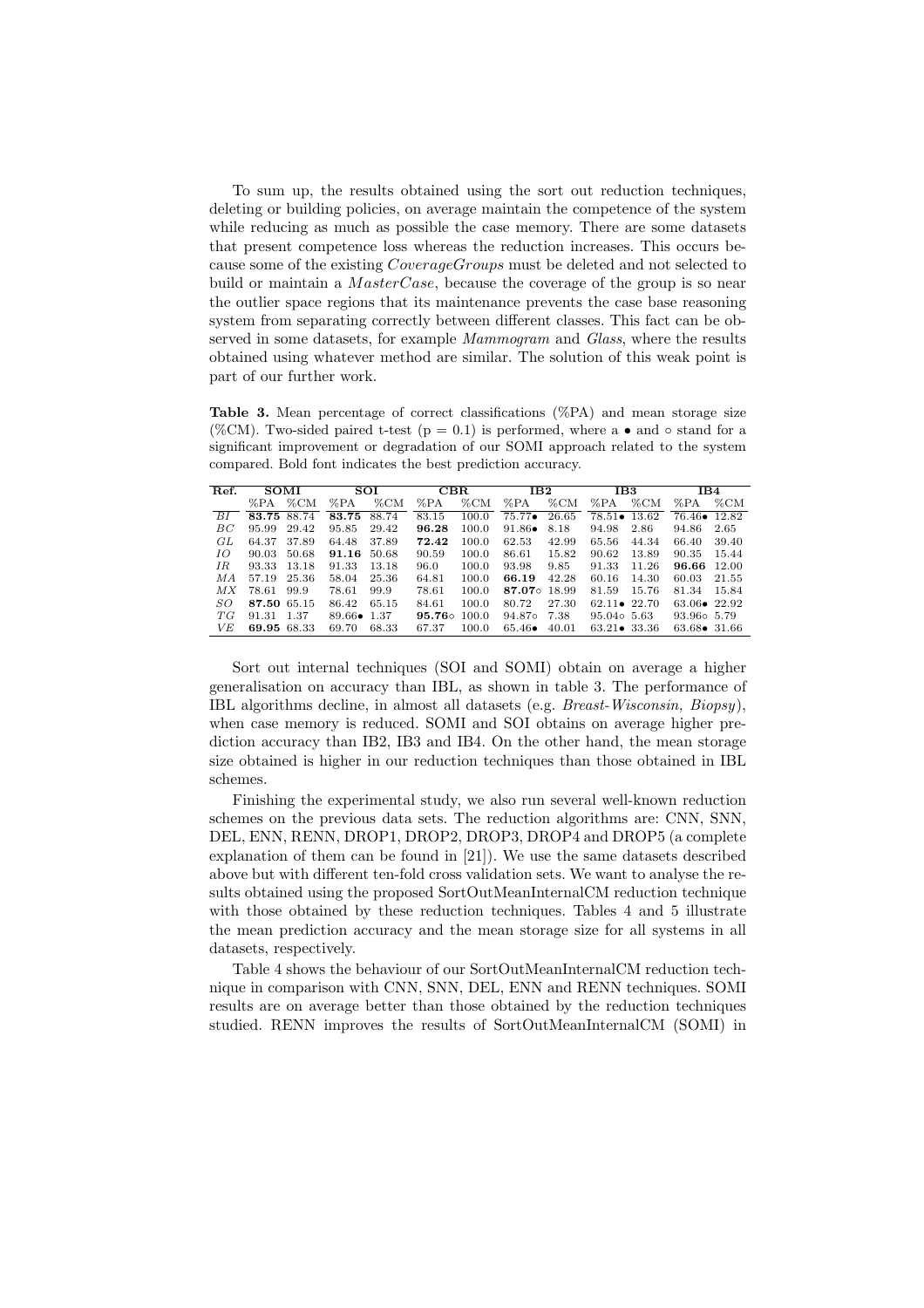Table 4. Mean percentage of correct classifications (%PA) and mean storage size (%CM). Two-sided paired t-test ( $p = 0.1$ ) is performed, where a • and  $\circ$  stand for a significant improvement or degradation of our SOMI approach related to the system compared. Bold font indicates the best prediction accuracy.

| Ref. | SOMI        |         | $\mathbf{CNN}$ |        |                      | <b>SNN</b> |                      | DEL    |                 | <b>ENN</b> |                     | <b>RENN</b>    |  |
|------|-------------|---------|----------------|--------|----------------------|------------|----------------------|--------|-----------------|------------|---------------------|----------------|--|
|      | %PA         | $\%$ CM | $\%PA$         | $\%CM$ | $\%PA$               | $\%$ CM    | %PA                  | $\%CM$ | %PA             | $\%CM$     | %PA                 | $\% \text{CM}$ |  |
| BI   | 83.75       | 88.74   | 79.57• 17.82   |        | 78.41• 14.51         |            | $82.79\bullet$       | 0.35   | $77.82 \bullet$ | 16.52      | $81.03\bullet$      | 84.51          |  |
| ВC   | 95.99       | 29.42   | 95.57          | 5.87   | 95.42                | 3.72       | 96.57                | 0.32   | 95.28           | 3.61       | $97.00 \circ 96.34$ |                |  |
| GL.  | 64.37       | 37.89   | 67.640 24.97   |        | 67.73                | 20.51      | 64.87                | 4.47   | 68.23           | 19.32      | 68.66 72.90         |                |  |
| IO   | 90.03       | 50.68   | 88.89          | 9.94   | $85.75 \bullet 7.00$ |            | $80.34\bullet$       | 1.01   | 88.31           | 7.79       | $85.18\bullet$      | 86.39          |  |
| IR   | 93.33       | 13.18   | 96.00          | 14.00  | 94.00                | 9.93       | 96.00                | 2.52   | 91.33           | 8.59       | 96.00               | 94.44          |  |
| МA   | 57.19       | 25.36   | 61.04          | 25.06  | 63.42                | 18.05      | 62.53                | 1.03   | 63.85           | 21.66      | 65.32               | 66.92          |  |
| МX   | 78.61       | 99.9    | 89.01 0.37.17  |        | 89.010 37.15         |            | $68.99 \bullet 0.55$ |        | 85.050          | 32.54      | $99.80\circ$        | 99.89          |  |
| SO.  | 87.50 65.15 |         | 83.26          | 23.45  | 80.38                | 20.52      | $77.45 \bullet 1.12$ |        | 85.62           | 19.34      | 82.74               | 86.49          |  |
| ТG   | 91.31       | 1.37    | 94.390 7.15    |        | 94.7606.38           |            | $87.66 \bullet 0.26$ |        | 96.770          | 3.75       | 95.180              | 96.51          |  |
| VE   | 69.95 68.33 |         | 69.74          | 23.30  | 69.27                | 19.90      | $62.29 \bullet 2.55$ |        | $66.91 \bullet$ | 20.70      | 68.67               | 74.56          |  |

some data sets (e.g. *Breast-Wisconsin*) but its reduction on the case memory is lower than SOMI.

Table 5. Mean percentage of correct classifications (%PA) and mean storage size (%CM). Two-sided paired t-test ( $p = 0.1$ ) is performed, where a • and  $\circ$  stand for a significant improvement or degradation of our SOMI approach related to the system compared. Bold font indicates best prediction accuracy.

| Ref. | <b>SOMI</b> | DROP1                    | DROP2                   | DROP3                    | DROP4                 | DROP5                 |  |
|------|-------------|--------------------------|-------------------------|--------------------------|-----------------------|-----------------------|--|
|      | %PA %CM     | $\% \text{CM}$<br>$\%PA$ | %PA<br>$\%$ CM          | $\%PA$<br>$\% \text{CM}$ | $\%CM$<br>%PA         | $\%PA$<br>$\%$ CM     |  |
| BI   | 83.75 88.74 | $76.36\bullet$<br>26.84  | $76.95\bullet$<br>29.38 | $77.34 \bullet 15.16$    | $76.16 \bullet 28.11$ | $76.17 \bullet 27.03$ |  |
| ВC   | 95.99 29.42 | 8.79<br>$93.28 \bullet$  | $92.56\bullet$<br>8.35  | 96.28<br>2.70            | 4.37<br>95.00         | $93.28 \bullet 8.79$  |  |
| GL.  | 64.37 37.89 | 66.39<br>40.86           | 69.570<br>42.94         | 67.27<br>33.28           | 69.180 43.30          | 40.65<br>65.02        |  |
| IO   | 90.03 50.68 | $81.20 \bullet 23.04$    | 87.73<br>19.21          | 88.89<br>14.24           | 15.83<br>88.02        | $81.20 \bullet 23.04$ |  |
| TR.  | 93.33 13.18 | 12.44<br>91.33           | 90.00<br>14.07          | 12.07<br>92.66           | 88.67• 7.93           | 91.33<br>12.44        |  |
| МA   | 57.19 25.36 | 42.69<br>61.60           | 58.33<br>51.34          | 12.60<br>58.51           | 58.29<br>50.77        | 42.64<br>61.60        |  |
| МX   | 78.61 99.9  | 87.940 19.02             | 98.37<br>$100.00\circ$  | 82.370 17.10             | 86.520 25.47          | 86.520 18.89          |  |
| SO.  | 87.50 65.15 | 25.05<br>84.64           | 28.26<br>87.07          | $76.57 \bullet 16.93$    | 26.82<br>84.64        | 25.11<br>84.64        |  |
| ТG   | 91.31 1.37  | 94.7608.03               | 95.230<br>8.95          | $94.490\;6.76$           | $89.41 \bullet 2.18$  | $94.760$ $8.03$       |  |
| VE   | 69.95 68.33 | $64.66 \bullet 38.69$    | 67.16<br>43.21          | $66.21 \bullet 29.42$    | 68.21<br>43.85        | $64.66 \bullet 38.69$ |  |

The results in table 5 report that SortOutMeanInternalCM obtains a balanced behaviour between competence and size. On the other hand, there are some reduction techniques that obtain best competence for some data sets making a smaller reduction of the case memory size. Sort out technique shows better competence for some data sets (e.g.  $Biopsy$ ,  $Break-w$ , Vehicle), although its results are also worse in others (e.g.  $MX11$ ).

All the experiments (tables 3, 4 and 5) lead to some interesting observations. First, it is worth noting that the individual SortOutInternalCM (SOI) and SortOutMeanInternalCM (SOMI) work correctly in all data sets, obtaining better results using SOMI because the gravity pointer selection of  $Master Cases$ is more representative than the first case of each CoverageGroup. Therefore, as a second conclusion, we demonstrate the feasibility of the sort out case memories and the competence model. Finally, the results in all tables suggest that all the reduction techniques work well in some, but not all, domains. This has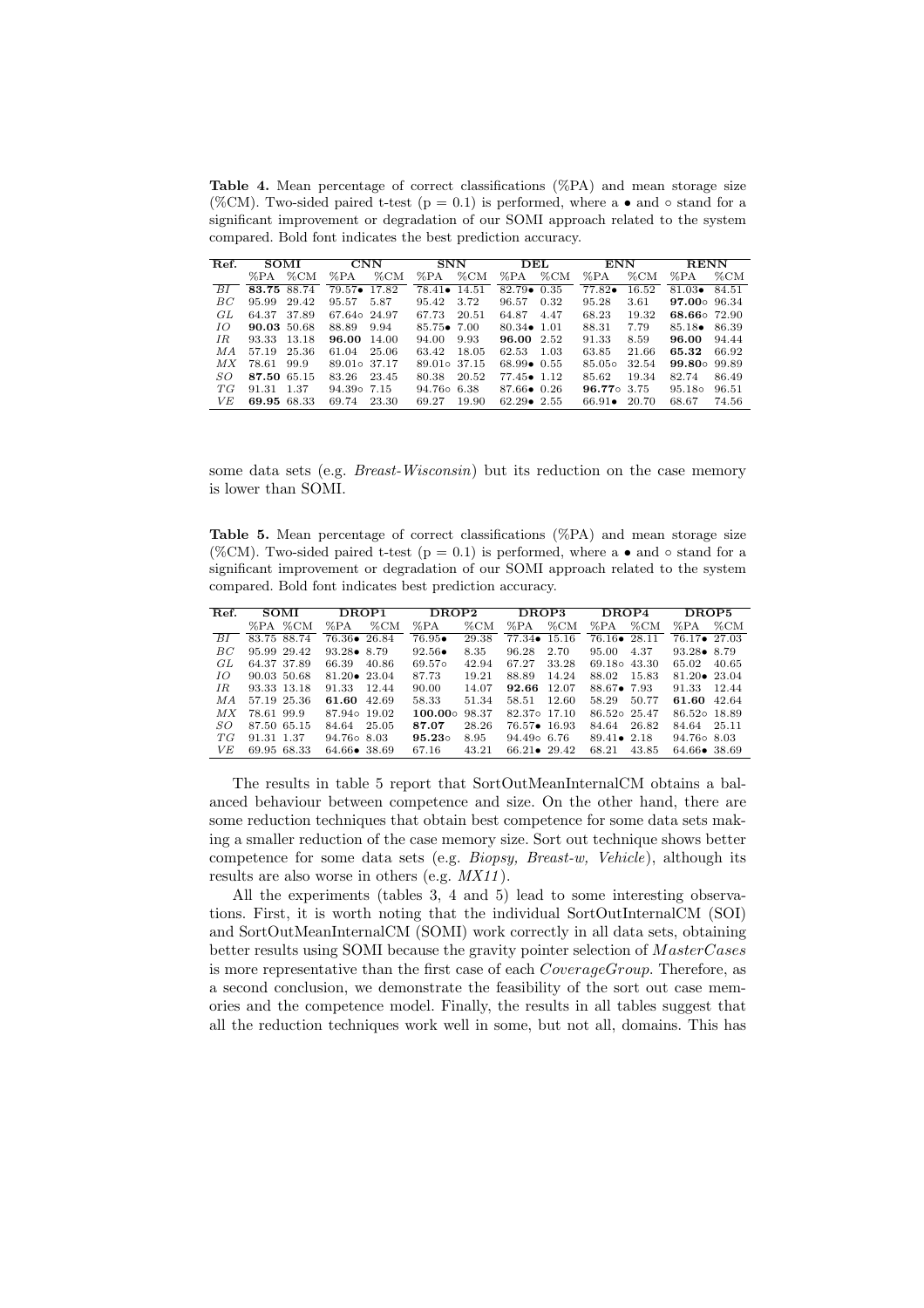been termed the selective superiority problem [2]. Consequently, future work will consist of improving the selection of  $Master Cases$  in order to enlarge the outlier cases from the internal ones to improve the overall competence in all the domains.

# 6 Conclusions and further work

This paper presents a competence model defined using Rough Sets theory. Under this competence model it introduces two different approaches to the reduction of the case memory: the first one presents different deletion techniques; the second one relies on building techniques. The aim of this paper was twofold: (1) to denote that the deletion techniques of sort out case memories are reliable, and (2) to reveal that the construction of case memories will be feasible using a competence model and sort out case memories. Empirical studies show that these reduction techniques produce a higher or equal generalisation accuracy on classification tasks. We can conclude that the deletion policies could be improved in some facets and the building policies are a promising area to study. Our further work will be focused on these observations. Firstly, we can modify the selection of MasterCases in order to enlarge the distance from internal cases to outlier ones and to obtain a higher competence. Secondly, the building policies have to avoid some gravity points. Therefore, it could be interesting to study different methods to build the case memory. Finally, we want to analyse the influence of the weighting methods and similarity functions in these reduction techniques.

# Acknowledgements

This work is supported by the Ministerio de Sanidad y Consumo, Instituto de Salud Carlos III, Fondo de Investigación Sanitaria of Spain, Grant No. 00/0033-02. We wish to thank *Enginyeria i Arquitectura La Salle* (Ramon Llull University) for their support to our Research Group in Intelligent Systems. We also wish to thank D. Aha for providing the IBL code as well as D. Randall Wilson and Tony R. Martinez who provided the code of the other reduction techniques. Finally, we wish to thank the anonymous reviewers for their useful comments.

# References

- 1. D. Aha and D. Kibler. Instance-based learning algorithms. Machine Learning, Vol. 6, pages 37–66, 1991.
- 2. C.E. Brodley. Addressing the selective superiority problem: Automatic algorithm/model class selection. In Proceedings of the 10th International Conference on Machine Learning, pages 17–24, 1993.
- 3. P. Domingos. Context-sensitive feature selection for lazy learners. In AI Review, volume 11, pages 227–253, 1997.
- 4. J.M. Garrell, E. Golobardes, E. Bernadó, and X. Llorà. Automatic diagnosis with Genetic Algorithms and Case-Based Reasoning. 13:367–362, October 1999. Elsevier Science Ltd., ISSN 0954-1810.